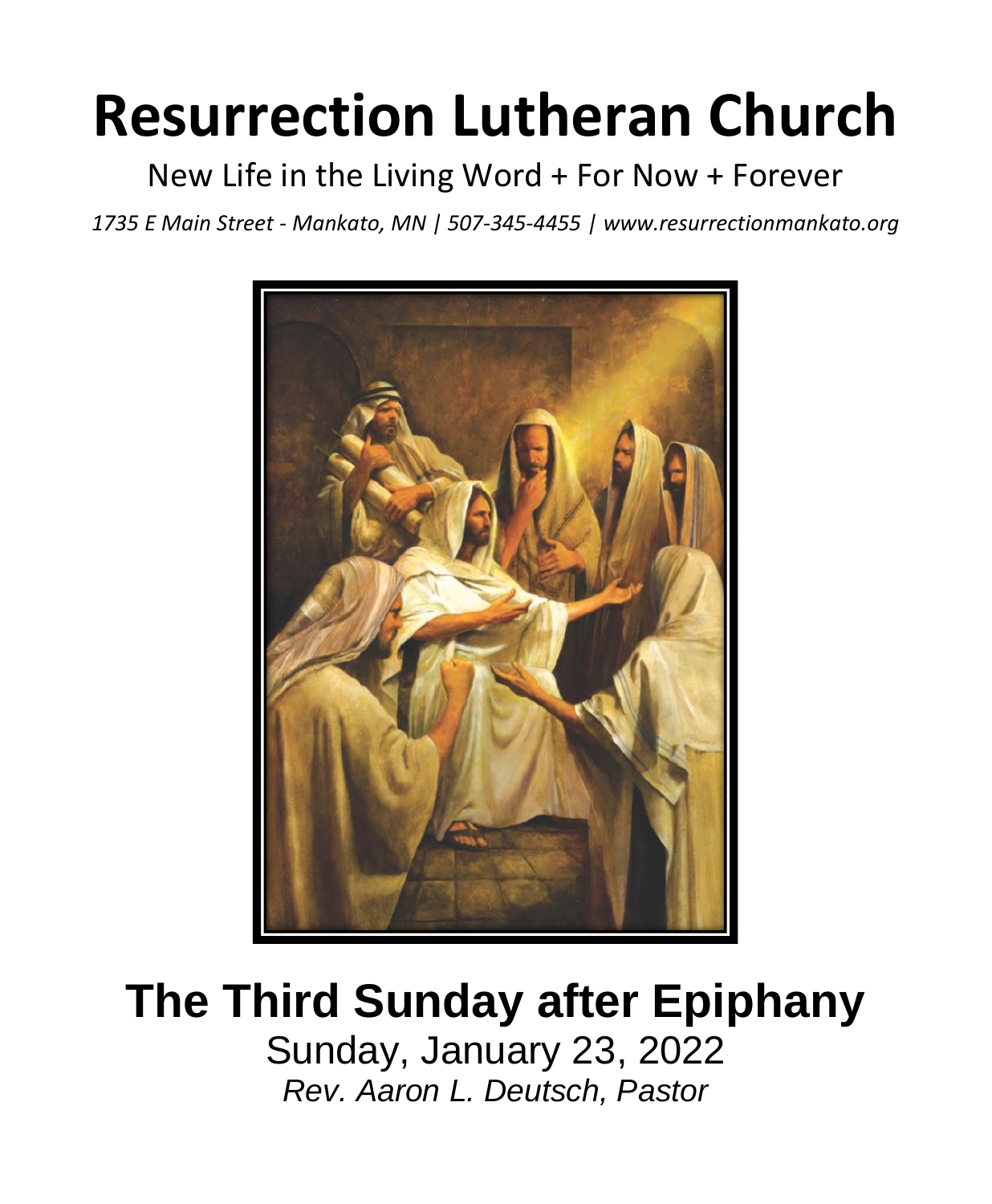#### **WELCOME** and **ANNOUNCEMENTS**

#### **INVOCATION**

P: We gather in the name of the Father, and of the Son, and of the Holy Spirit.

**C: Amen.**

**GATHERING HYMN: Lord, Speak to Me, That I May Speak……………….RECLAIM No. 267**

# **CONFESSION AND FORGIVENESS OF SIN**

P: The psalmist declares that the God who created us  $-$  who loves and redeems us  $$ searches us and knows us completely. So we come to God as one from whom no secrets are hidden, to ask for his forgiveness and peace. Even sin and death are not obstacles between us and God. So let us confess our faults that they may be washed away by the mercy of our risen Lord.

*Silence is kept for reflection and self-examination*

P: Gracious God,

**C: We confess that we have sinned against you and one another. We are worried and distracted by many things, and we fail to love you above all else. We store up treasures for ourselves and turn away from our neighbors in need. Forgive us, that we may live in the freedom of your Son, Jesus Christ our Lord. Amen.**

P: When we were laid low by sin and guilt, God made us alive together with Christ, forgiving us all our trespasses and taking our sins to the cross. Hear the good news of the Gospel: in accordance to the command of our Lord Jesus, and by his authority alone, I forgive you the entirety of all your sins.

# **C: Amen! Thanks be to God!**

# **THE KYRIE AND HYMN OF GLORY**

P: The grace of our Lord Jesus Christ, the love of God our Father, and the communion of the Holy Spirit be with you all.



#### **C: And also with you.**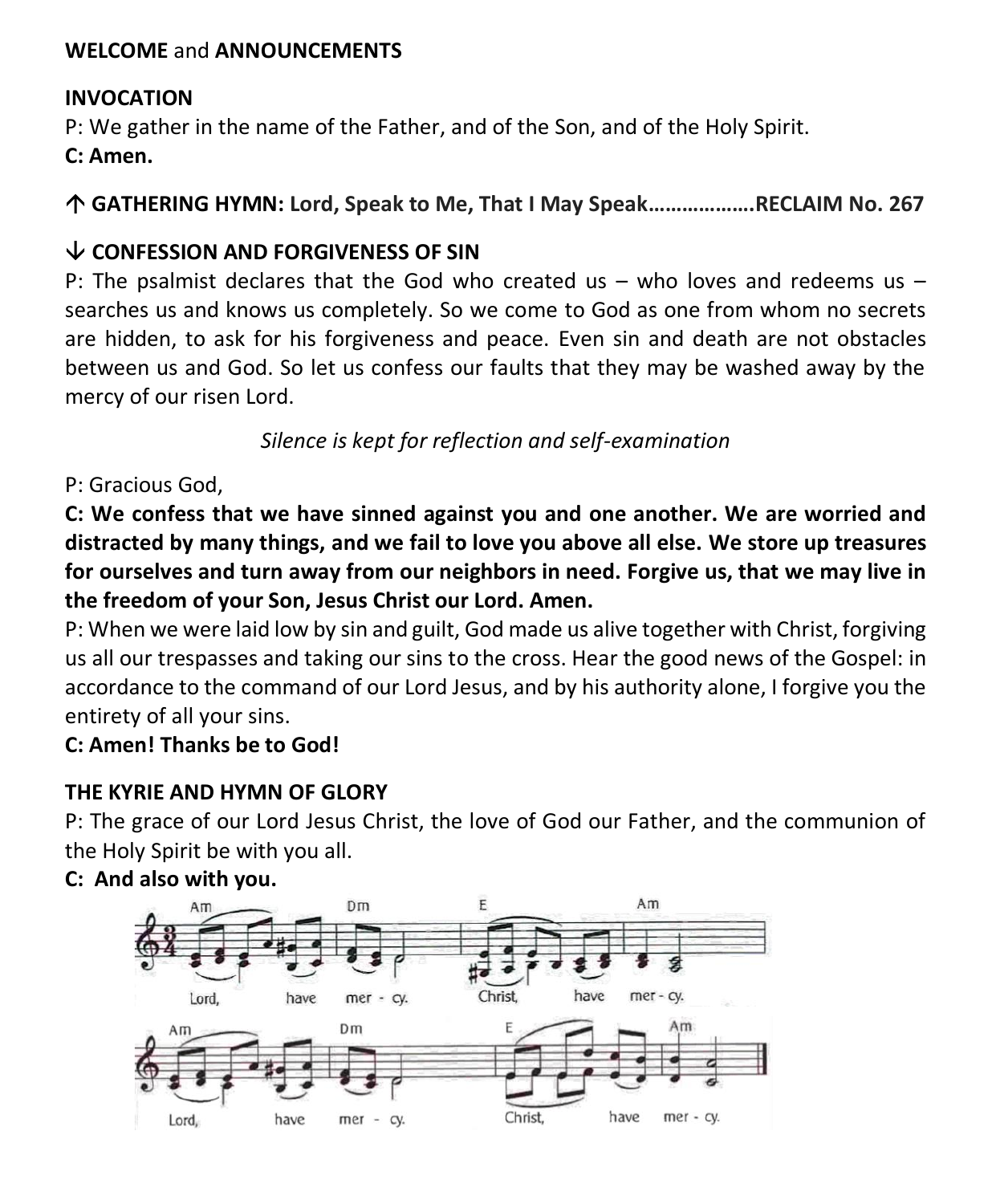P: Glory be to God on high and on earth peace, good will to all.



#### **PRAYER OF THE DAY**

P: The Lord be with you.

#### **C: And also with you.**

P: Let us pray…

**All: Merciful Father, you have provided for your people the gift of Holy Scripture through which your salvation in Jesus Christ is made known. Grant that we may study, learn, meditate upon your word that we may live according to your will following the way of the Incarnate Word, Jesus Christ, our Lord. It is in his most holy name we pray. Amen.**

#### **FIRST READING: Nehemiah 8:1-3, 5-6, 8-10 (ESV)**

 $1$ And all the people gathered as one man into the square before the Water Gate. And they told Ezra the scribe to bring the Book of the Law of Moses that the Lord had commanded Israel. <sup>2</sup>So Ezra the priest brought the Law before the assembly, both men and women and all who could understand what they heard, on the first day of the seventh month. <sup>3</sup>And he read from it facing the square before the Water Gate from early morning until midday, in the presence of the men and the women and those who could understand. And the ears of all the people were attentive to the Book of the Law. <sup>5</sup>And Ezra opened the book in the sight of all the people, for he was above all the people, and as he opened it all the people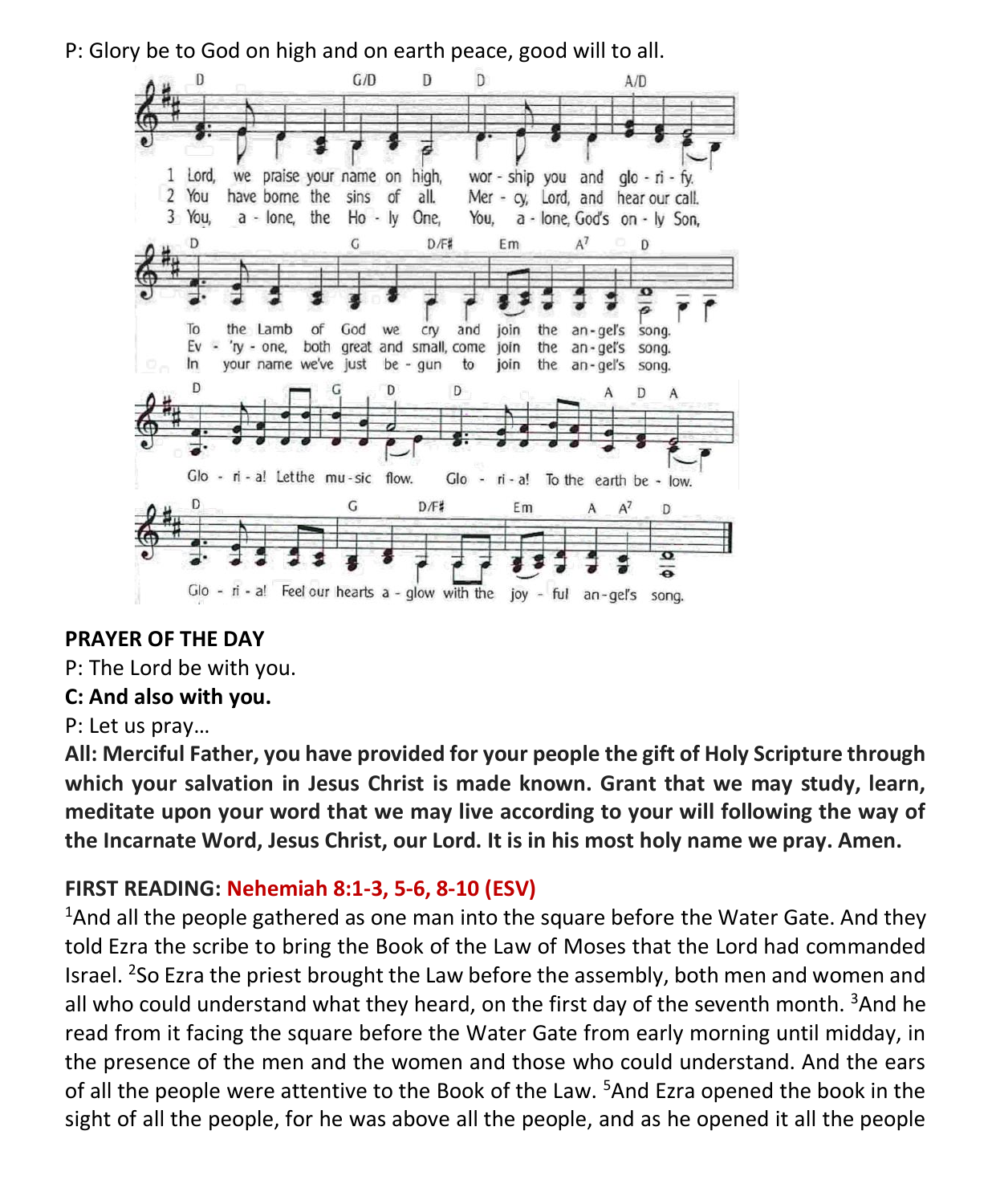stood. <sup>6</sup>And Ezra blessed the Lord, the great God, and all the people answered, "Amen, Amen," lifting up their hands. And they bowed their heads and worshiped the Lord with their faces to the ground. <sup>8</sup>They read from the book, from the Law of God, clearly, and they gave the sense, so that the people understood the reading. <sup>9</sup>And Nehemiah, who was the governor, and Ezra the priest and scribe, and the Levites who taught the people said to all the people, "This day is holy to the Lord your God; do not mourn or weep." For all the people wept as they heard the words of the Law.  $^{10}$ Then he said to them, "Go your way. Eat the fat and drink sweet wine and send portions to anyone who has nothing ready, for this day is holy to our Lord. And do not be grieved, for the joy of the Lord is your strength."

R: The Word of the Lord.

**C: Thanks be to God!** 

# **RESPONSIVE READING: Psalm 19:7-14 (ESV)**

R: The law of the Lord is perfect, reviving the soul; the testimony of the Lord is sure, making wise the simple;

# **C: the precepts of the Lord are right, rejoicing the heart; the commandment of the Lord is pure, enlightening the eyes;**

R: the fear of the Lord is clean, enduring forever; the rules of the Lord are true, and righteous altogether.

# **C: More to be desired are they than gold, even much fine gold; sweeter also than honey and drippings of the honeycomb.**

R: Moreover, by them is your servant warned; in keeping them there is great reward.

# **C: Who can discern his errors? Declare me innocent from hidden faults.**

R: Keep back your servant also from presumptuous sins; let them not have dominion over me! Then I shall be blameless, and innocent of great transgression.

# **C: Let the words of my mouth and the meditation of my heart be acceptable in your sight, O Lord, my rock and my redeemer.**

R: The Word of the Lord.

**C: Thanks be to God!** 

# **SECOND READING: 1 Corinthians 12:12-31a (ESV)**

 $12$ For just as the body is one and has many members, and all the members of the body, though many, are one body, so it is with Christ.  $^{13}$ For in one Spirit we were all baptized into one body—Jews or Greeks, slaves or free—and all were made to drink of one Spirit. <sup>14</sup>For the body does not consist of one member but of many.  $^{15}$ If the foot should say, "Because I am not a hand, I do not belong to the body," that would not make it any less a part of the body. <sup>16</sup>And if the ear should say, "Because I am not an eye, I do not belong to the body,"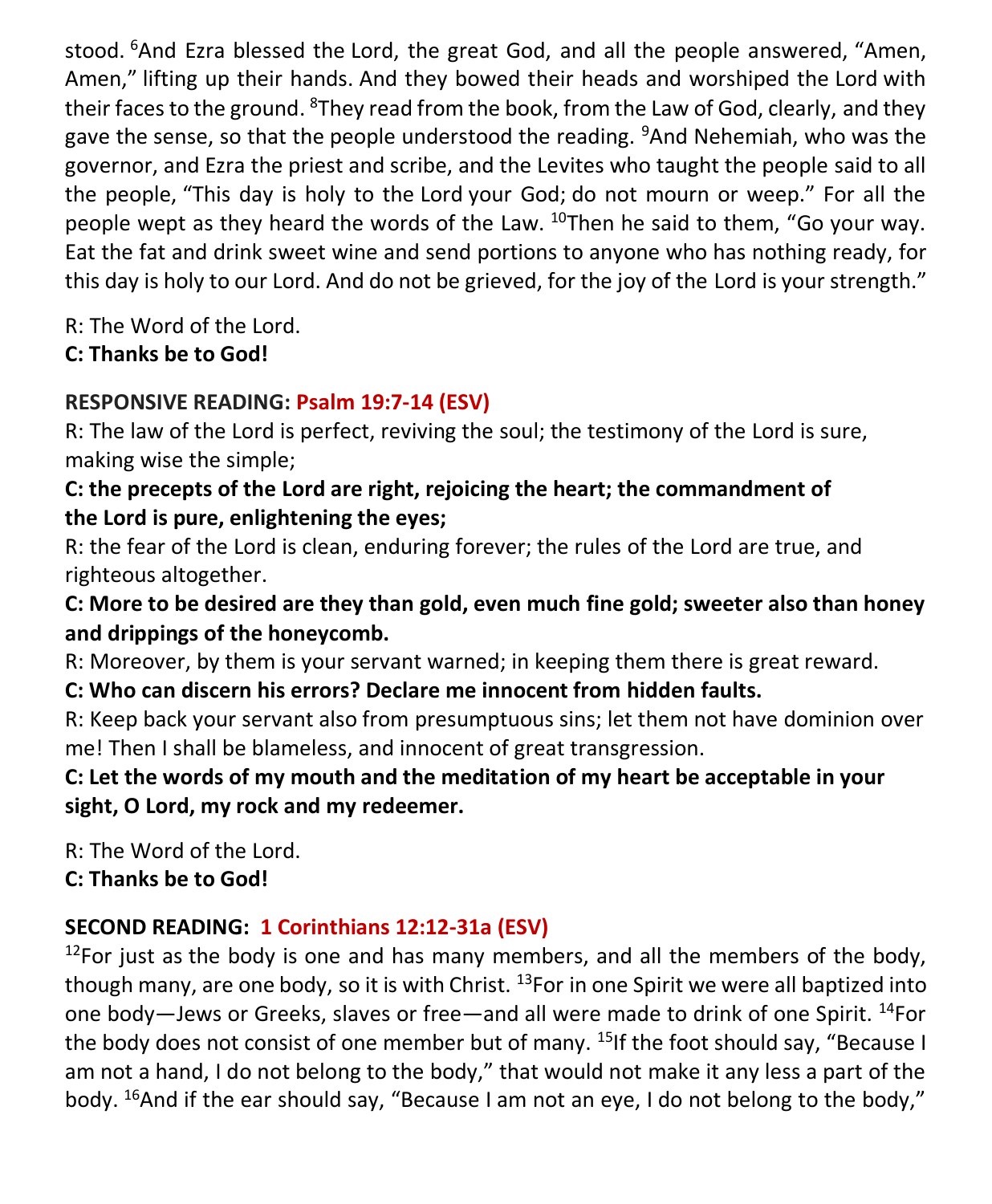that would not make it any less a part of the body.  $^{17}$  If the whole body were an eye, where would be the sense of hearing? If the whole body were an ear, where would be the sense of smell? <sup>18</sup>But as it is, God arranged the members in the body, each one of them, as he chose. <sup>19</sup>If all were a single member, where would the body be?  $20As$  it is, there are many parts, yet one body. <sup>21</sup>The eye cannot say to the hand, "I have no need of you," nor again the head to the feet, "I have no need of you."  $^{22}$ On the contrary, the parts of the body that seem to be weaker are indispensable,  $^{23}$  and on those parts of the body that we think less honorable we bestow the greater honor, and our unpresentable parts are treated with greater modesty, <sup>24</sup>which our more presentable parts do not require. But God has so composed the body, giving greater honor to the part that lacked it, <sup>25</sup>that there may be no division in the body, but that the members may have the same care for one another. <sup>26</sup>If one member suffers, all suffer together; if one member is honored, all rejoice together.  $^{27}$ Now you are the body of Christ and individually members of it.  $^{28}$ And God has appointed in the church first apostles, second prophets, third teachers, then miracles, then gifts of healing, helping, administrating, and various kinds of tongues. <sup>29</sup>Are all apostles? Are all prophets? Are all teachers? Do all work miracles? <sup>30</sup>Do all possess gifts of healing? Do all speak with tongues? Do all interpret?  $31$ But earnestly desire the higher gifts. And I will show you a still more excellent way.

R: The Word of the Lord.

**C: Thanks be to God!** 



#### **THE GOSPEL ACCLAMATION**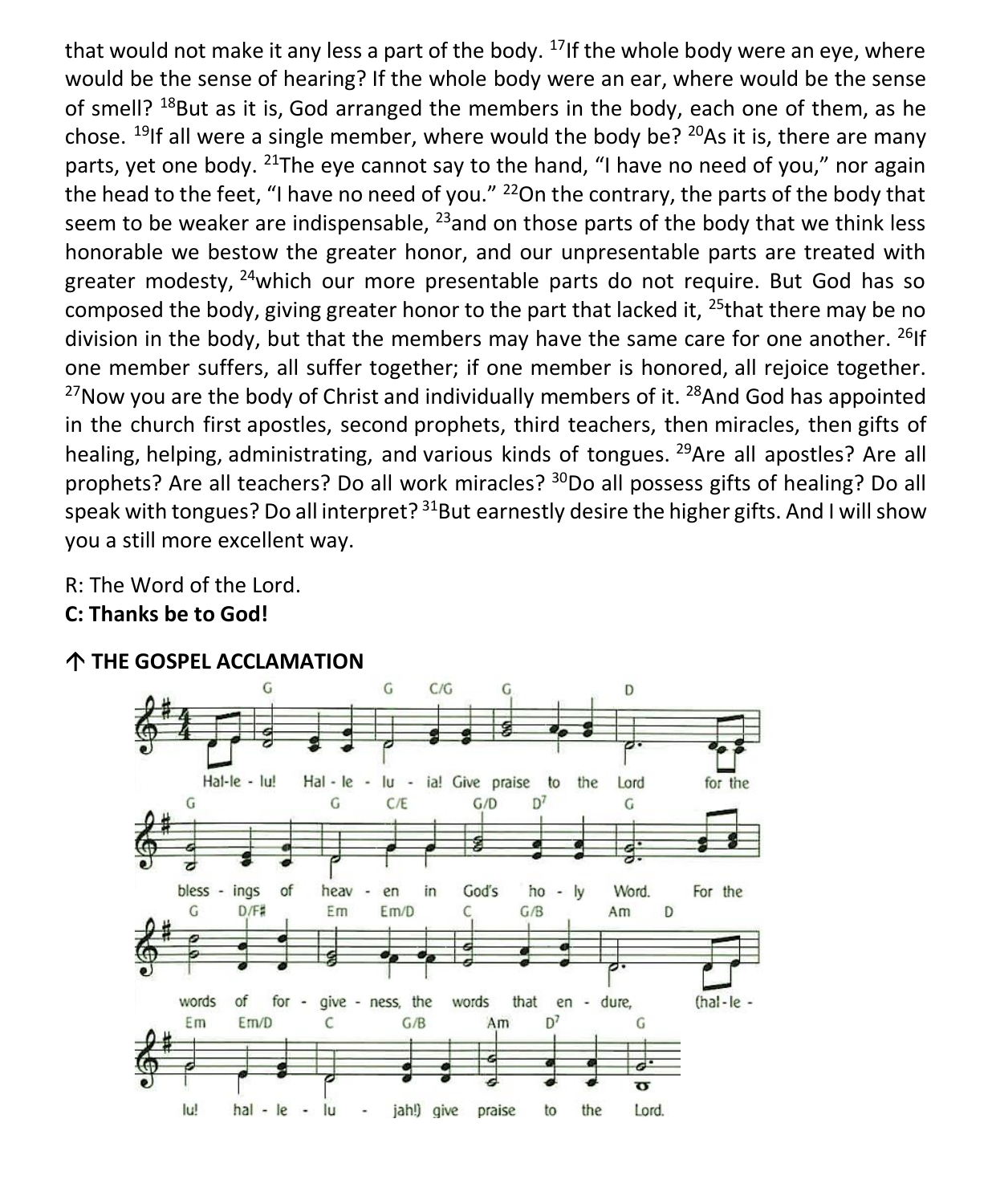#### **GOSPEL READING: Luke 4:16-30 (ESV)**

P: The Holy Gospel according to Saint Luke, the 4<sup>th</sup> Chapter.

### **C: Glory to you, O Lord!**

 $16$ And he came to Nazareth, where he had been brought up. And as was his custom, he went to the synagogue on the Sabbath day, and he stood up to read. <sup>17</sup>And the scroll of the prophet Isaiah was given to him. He unrolled the scroll and found the place where it was written, <sup>18</sup> The Spirit of the Lord is upon me, because he has anointed me to proclaim good news to the poor. He has sent me to proclaim liberty to the captives and recovering of sight to the blind, to set at liberty those who are oppressed,  $^{19}$ to proclaim the year of the Lord's favor." <sup>20</sup>And he rolled up the scroll and gave it back to the attendant and sat down. And the eyes of all in the synagogue were fixed on him.  $21$ And he began to say to them, "Today this Scripture has been fulfilled in your hearing."  $^{22}$ And all spoke well of him and marveled at the gracious words that were coming from his mouth. And they said, "Is not this Joseph's son?" <sup>23</sup>And he said to them, "Doubtless you will quote to me this proverb, '"Physician, heal yourself." What we have heard you did at Capernaum, do here in your hometown as well."<sup>24</sup> And he said, "Truly, I say to you, no prophet is acceptable in his hometown. <sup>25</sup>But in truth, I tell you, there were many widows in Israel in the days of Elijah, when the heavens were shut up three years and six months, and a great famine came over all the land, <sup>26</sup>and Elijah was sent to none of them but only to Zarephath, in the land of Sidon, to a woman who was a widow.  $27$  And there were many lepers in Israel in the time of the prophet Elisha, and none of them was cleansed, but only Naaman the Syrian." <sup>28</sup>When they heard these things, all in the synagogue were filled with wrath. <sup>29</sup>And they rose up and drove him out of the town and brought him to the brow of the hill on which their town was built, so that they could throw him down the cliff.  $30$ But passing through their midst, he went away.

P: This is the Gospel of our Lord! **C: Praise to you, O Christ!** 

#### **SERMON**

**HYMN OF THE DAY: My Hope Is Built on Nothing Less……………………..RECLAIM No. 192**

# **OFFERING** and **OFFERING RESPONSE**

*As ushers bring forward the offering,* please stand to *sing the Doxology: Praise God from whom all blessings flow. Praise Him all creatures here below. Praise Him above ye heav'nly host. Praise Father, Son, and Holy Ghost. Amen*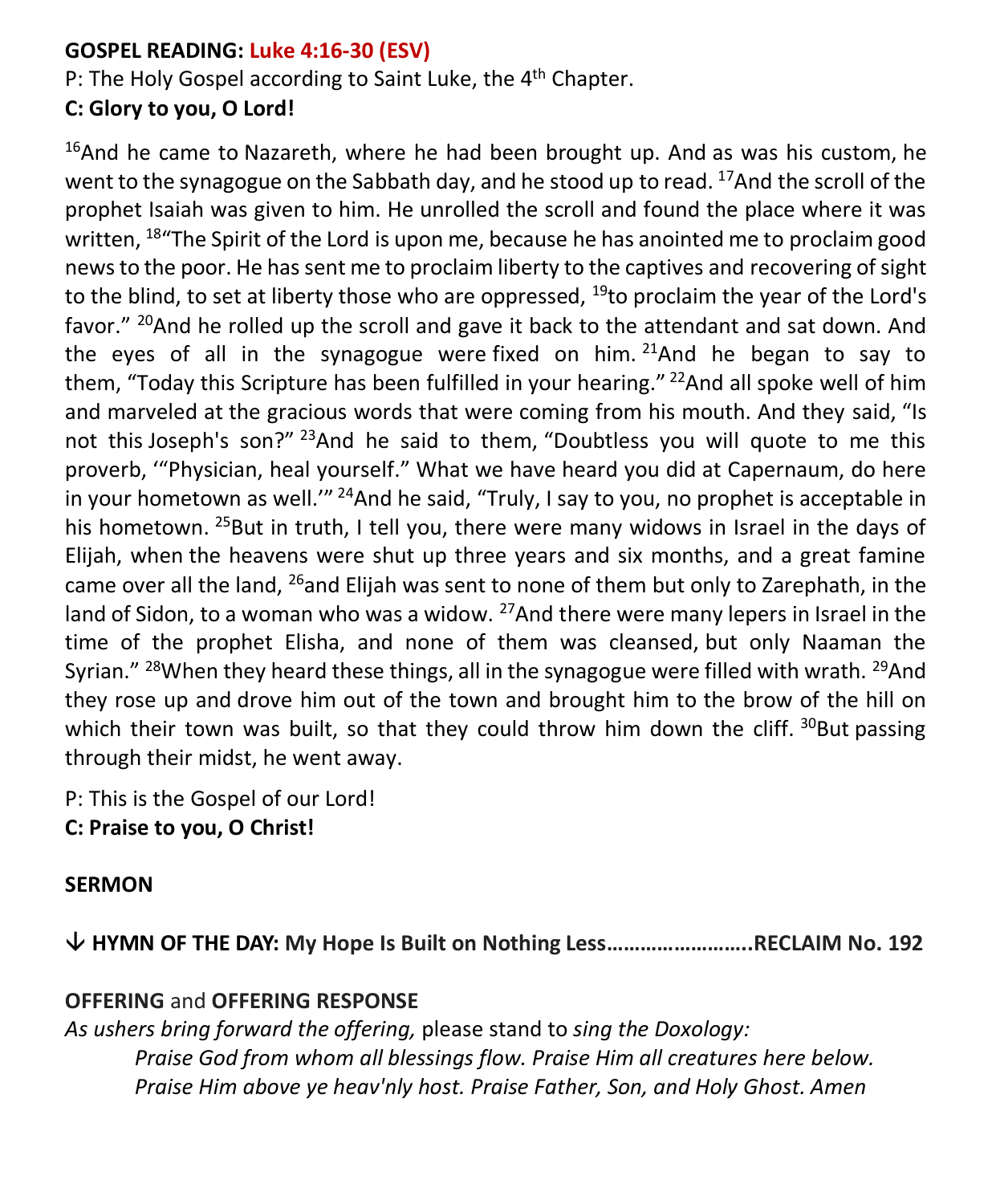#### **THE APOSTLES' CREED**

**I believe in God the Father almighty, creator of heaven and earth.**

**I believe in Jesus Christ, his only Son our Lord. He was conceived by the power of the Holy Spirit, and born of the virgin Mary. He suffered under Pontius Pilate, was crucified, died, and was buried. He descended into hell. On the third day he rose again. He ascended into heaven, and is seated at the right hand of the Father. He will come again to judge the living and the dead.**

**I believe in the Holy Spirit, the holy Christian Church, the communion of saints, the forgiveness of sins, the resurrection of the body, and the life everlasting. Amen**

#### **PRAYERS OF THE PEOPLE**

Each petition ends with the words *Lord, in your mercy*. Please respond by saying *Hear our prayer.*

#### **LORD'S PRAYER**

**C: Our Father, who art in heaven, hallowed be thy name, thy kingdom come, thy will be done, on earth as it is in heaven. Give us this day our daily bread; and forgive us our trespasses, as we forgive those who trespass against us; and lead us, not into temptation, but deliver us from evil. For thine is the kingdom, and the power, and the glory, forever and ever. Amen.**

#### **BENEDICTION**

**SENDING HYMN: Have Thine Own Way, Lord………………………………….RECLAIM No. 244**

**\_\_\_\_\_\_\_\_\_\_\_\_\_\_\_\_\_\_\_\_\_\_\_\_\_\_\_\_\_\_\_\_\_\_\_\_\_\_\_\_\_\_\_\_\_\_\_\_\_\_\_\_\_\_\_\_\_\_\_\_\_\_\_\_\_\_\_\_\_\_\_\_\_**

#### **DISMISSAL**

P: Go in peace, loving and serving in the name of our crucified and risen Lord. **C: Thanks be to God!**

#### **POSTLUDE**

#### **THOSE SERVING TODAY**

Pastor: Rev. Aaron L. Deutsch **Keyboardist:** Nikki Basel **Reader:** Tony Miller **Ushers:** Doug Mayer and Gene Meschke **Greeters:** Victor and Helen Kurth **Tech Team:** Mike and Vicki Youngerberg **Ministers:** Every member of Resurrection Lutheran

#### **CONTACT OUR PASTOR**

**Cell Phone:** 605-742-4469 **Email Address:** [aaron.lee.deutsch@gmail.com](mailto:aaron.lee.deutsch@gmail.com)